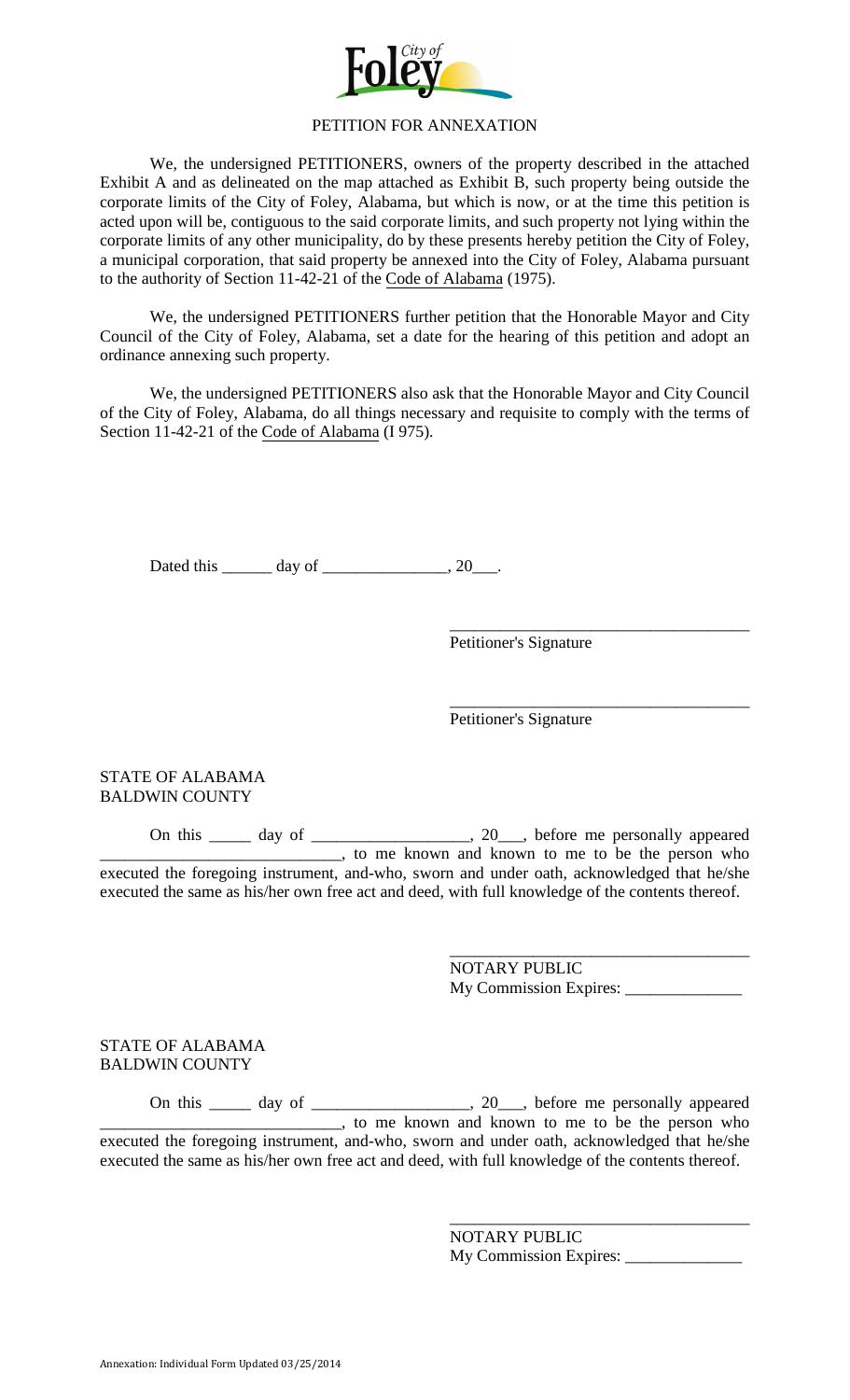# **ATTACHMENT TO PETITION**

# PETITIONER(S) REQUEST PROPERTY BE INITIALLY ZONED AS FOLLOWS:

|        | $R$ -l $A$ | <b>Residential Single Family</b>                 |
|--------|------------|--------------------------------------------------|
|        | $R$ -l $B$ | <b>Residential Single Family</b>                 |
|        |            |                                                  |
|        | $R-IC$     | <b>Residential Single Family</b>                 |
|        | $R-ID$     | <b>Residential Single Family</b>                 |
|        | $R-IR$     | <b>Restricted Residential Single Family</b>      |
|        | $R-2$      | Residential Single Family & Duplex               |
|        | $R-3$      | <b>Residential Multi Family</b>                  |
| $\Box$ | $R-4$      | Residential Single Family & Duplex               |
| $\Box$ | GPH-I      | <b>Residential Garden-Patio Homes</b>            |
| $\Box$ | $TH-1$     | <b>Residential Townhouses</b>                    |
| $\Box$ | $MH-1$     | Residential Mobile Home Park/Subdivision         |
|        | <b>OSP</b> | Open Space/Reservation District                  |
| $\Box$ | <b>PDD</b> | <b>Planned Development District</b>              |
| $\Box$ | <b>PUD</b> | <b>Planned Unit Development</b>                  |
| $\Box$ | <b>PID</b> | <b>Planned Industrial District</b>               |
| $\Box$ | $B-1$      | <b>Central Business District</b>                 |
| $\Box$ | $B$ -l $A$ | <b>Commercial Extended Business District</b>     |
| $\Box$ | $B-2$      | <b>Commercial Neighborhood Business District</b> |
| $\Box$ | $B-3$      | <b>Commercial Local Business District</b>        |
|        | PO         | Preferred Office District                        |
|        | $M-I$      | <b>Light Industry</b>                            |
|        | $A-O$      | <b>Agriculture Open Space</b>                    |
|        | H          | Overlying area of Historic District              |

PLEASE SELECT ONE OF THE ABOVE. IF YOU HAVE ANY QUESTIONS REGARDING THE REQUESTED ZONING, PLEASE CALL THE ZONING OFFICE AT 251-943-4011.

## **Initial Zoning Fee \$250.00 - check payable to the City of Foley due at time of submission.**

Number of homes currently located on the property being annexed \_\_\_\_\_\_\_\_\_\_\_\_\_\_\_\_\_\_\_\_\_\_\_\_

Number of occupants Adults \_\_\_\_\_\_\_\_\_\_\_\_\_\_\_\_ Race \_\_\_\_\_\_\_\_\_\_\_\_\_\_\_\_\_\_\_\_\_\_\_\_\_\_\_\_\_\_\_

Number of businesses currently located on the property being annexed \_\_\_\_\_\_\_\_\_\_\_

### **(If more than one business on property, print information on back.)**

| Name of business |  |  |
|------------------|--|--|
|                  |  |  |
| Owner's Name     |  |  |

Mailing Address \_\_\_\_\_\_\_\_\_\_\_\_\_\_\_\_\_\_\_\_\_\_\_\_\_\_\_\_\_\_\_\_\_\_\_\_\_\_\_\_\_\_\_\_\_\_\_\_\_\_\_\_\_\_\_\_\_\_

If property is undeveloped, have plans been submitted to Planning Commission?

 $\Box$  Yes

If yes, state estimated date the development or subdivision will be completed \_\_\_\_\_\_\_\_

 $\Box$  No

\_\_\_\_\_\_\_\_\_\_\_\_\_\_\_\_\_\_\_\_\_\_\_\_\_\_\_\_\_\_\_\_\_\_\_\_ Petitioner's Signature Date

\_\_\_\_\_\_\_\_\_\_\_\_\_\_\_\_\_\_\_\_\_\_\_\_\_\_\_\_\_\_\_\_\_\_\_\_